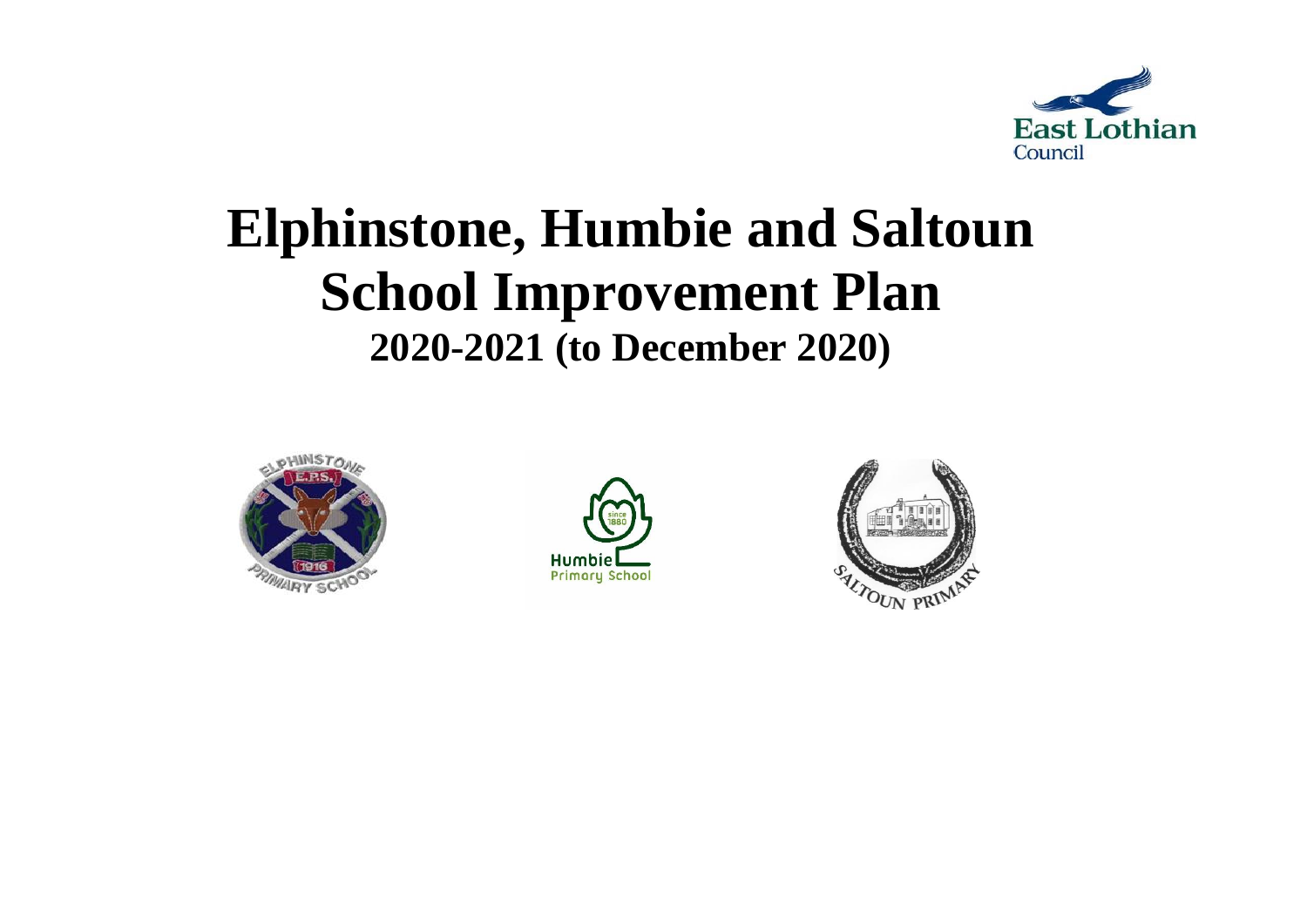# **School Context, Aims, Values**

Elphinstone, Humbie and Saltoun Primary Schools are small, rural schools who are proud of their individuality. As a 'family' of schools, we recognise the uniqueness of each setting. We are developing a strong, collaborative ethos to strengthen our approach to teaching and learning. For 2020/21, an improvement agenda has been identified across the 3 schools that will bring together common actions in one purposeful, practical and coherent plan which will be delivered uniquely in each setting. This plan reflects the aims and values of the schools and our common moral purpose for education in East Lothian.

# Elphinstone PS

Kindness Cooperation Respect

'A small school thinking BIG!' Everybody knows each other in this loving school, and it feels like a family.

# We are:

- positive and co-operative
- happy and friendly
- inventive and enquiring
- healthy and helpful
- responsible and resilient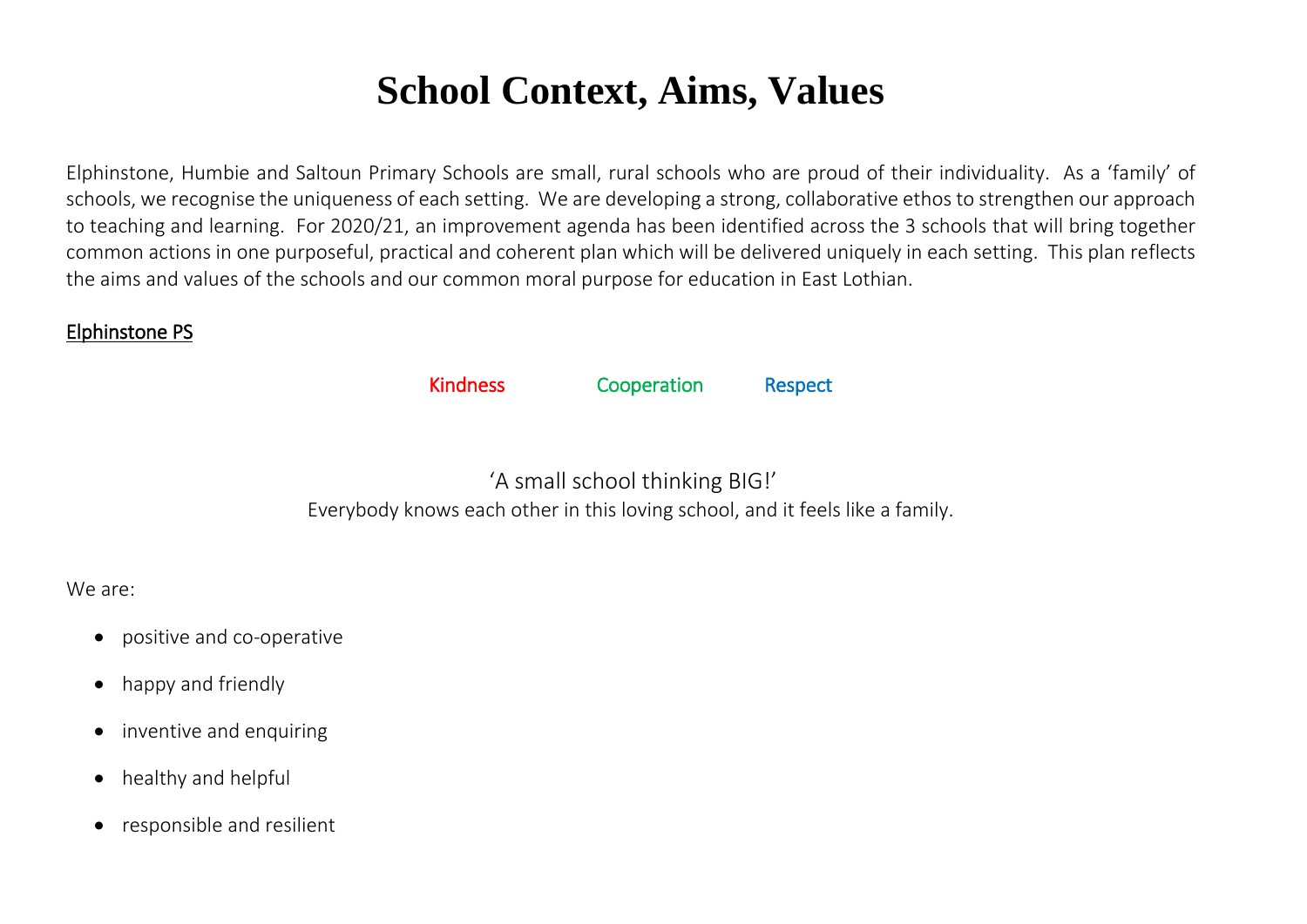# Humbie PS & Saltoun PS

## Kindness Cooperation Respect

Humbie and Saltoun Primary Schools, at the heart of their community.

## Our Aims

- We want our children to have a strong voice, to be involved in decision making in their learning and the wider life of the school and to know that they matter.
- We develop strong partnerships with families and the wider community, valuing all contributions to our school.
- We want our children to be lifelong learners, ready for their future in an ever-changing world.
- We connect with our natural environment and the world outdoors, both in and beyond our community.
- We want our children to know, protect and respect their rights and to be confident in speaking up for the rights of children around the world.
- We model and encourage critical thinking, collaboration and innovation, encouraging our children to develop resilience and to value challenge. Most of all, we foster an enthusiasm for learning.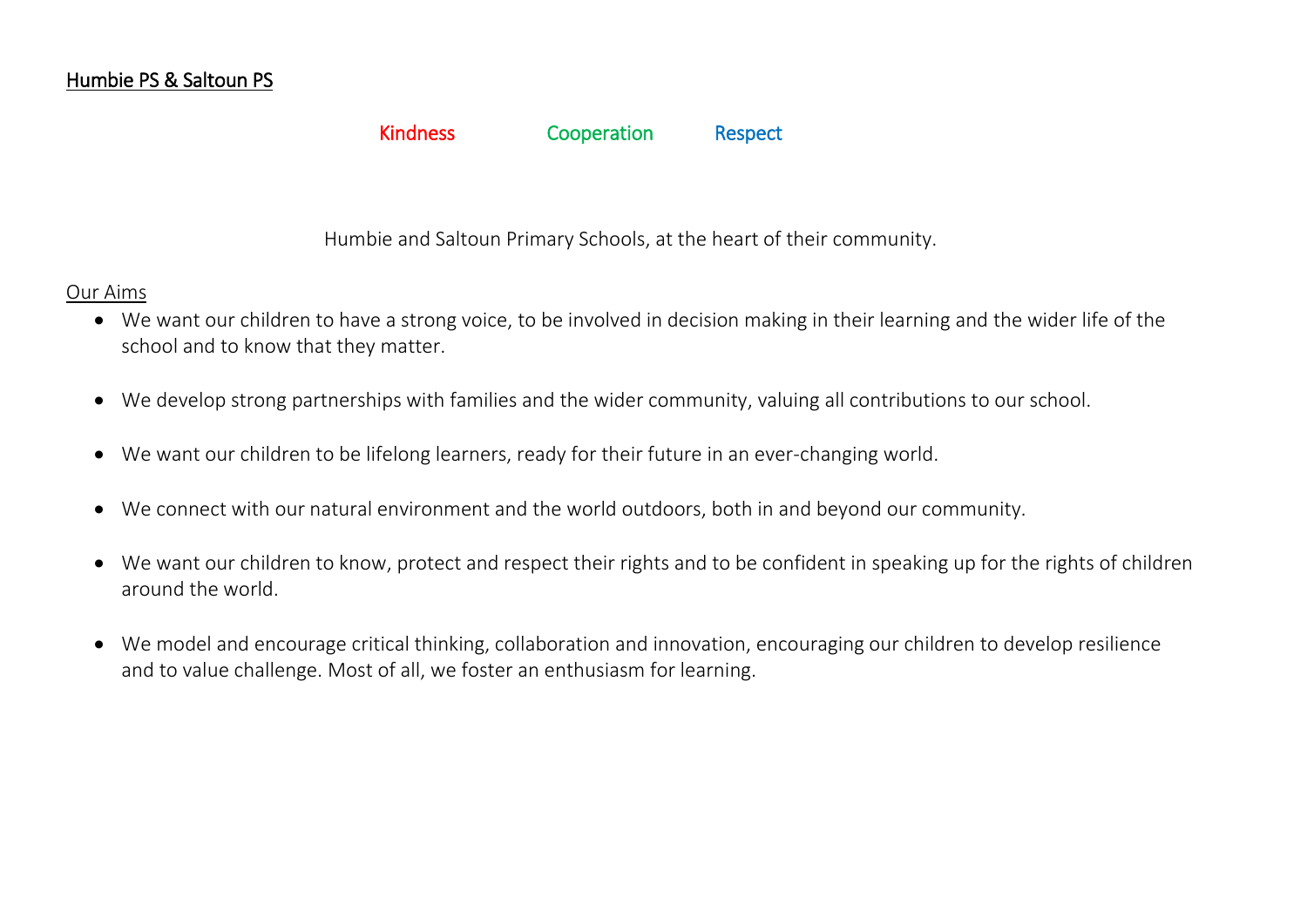#### **National Priorities (NIF)**

In line with the National Improvement Framework, school improvement priorities should clearly articulate with the following 4 key priorities in session 2020/21:

- **Improve attainment, particularly in Literacy and Numeracy**
- **Close the attainment gap between the most and least disadvantaged children**
- **Improve children and young people's health and well-being**
- **Improve employability skills and sustained, positive destinations for all young people (DYW 3 to 18)**

**Lo Local Priorities**

 **East Lothian Council Plan 2017-2022**

#### **R Reducing inequalities within and across communities**

• Implement the recommendations within the Poverty Commission Action Plan

#### **Growing our Economy**

• Reduce unemployment and improve employability

#### **Growing our People**

- Reduce the attainment gap and raise the attainment and achievement of our children and young people and improve the life chances of the most vulnerable people in society **Growing our Communities**
	- Extend community engagement and decision making and increase community and individual resilience

#### **Growing our Capacity**

Deliver excellent services as effectively and efficiently as possible within our limited resources

#### **East Lothian Education Service Improvement Plan**

- Improve inclusion, wellbeing and equality
- Improve attendance and reduce exclusions
- Raise attainment and achievement, particularly the lowest 20%, LAC and ASN
- Improve positive destinations, particularly the lowest 20%, LAC and ASN
- Improve the % of schools and early learning and childcare settings evaluated as good or better across the NIF quality indicators

**School Priorities – identify three or four main priorities only.** Please take account of the new developments towards a self-improving schools approach and focus on curriculum development and pedagogy of learning, teaching and assessment. Use the following HGIOS4 & equivalent HGIOELC QIs as a guide towards addressing the areas for improvement identified:

- 1.3 Leadership of change
- 2.3 Learning, teaching and assessment
- 3.1 Inclusion, equality and wellbeing
- 3.2 Raising attainment and achievement



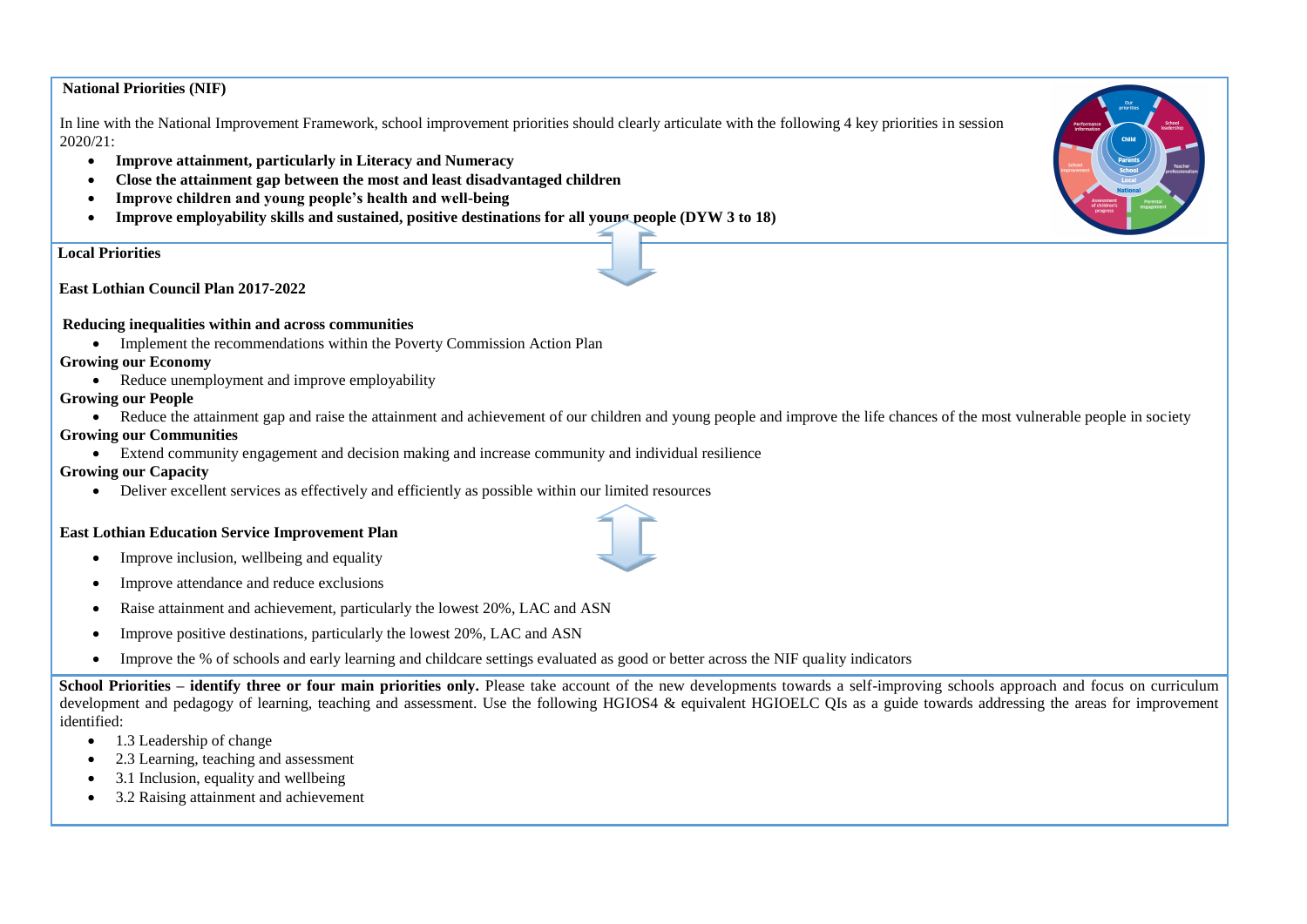| Actions                                                                                                                                                                                                                                                                                                                                                                                                      | Drivers for improvement                                        | When/Who                                                                                    | Impact/Evidence                                                                                                                                                                                                                                                                                                                                                                                                       |
|--------------------------------------------------------------------------------------------------------------------------------------------------------------------------------------------------------------------------------------------------------------------------------------------------------------------------------------------------------------------------------------------------------------|----------------------------------------------------------------|---------------------------------------------------------------------------------------------|-----------------------------------------------------------------------------------------------------------------------------------------------------------------------------------------------------------------------------------------------------------------------------------------------------------------------------------------------------------------------------------------------------------------------|
|                                                                                                                                                                                                                                                                                                                                                                                                              |                                                                |                                                                                             |                                                                                                                                                                                                                                                                                                                                                                                                                       |
| The leadership team will be further strengthened<br>$\bullet$<br>and work more cohesively to support pupils, staff<br>and families in their return to the school building<br>in August 2020. Following the success during<br>lockdown, we will continue to use Google apps to<br>collaborate more frequently, as an SLT and as a<br>whole school team, especially with the emphasis<br>on social distancing. | School Leadership<br>School Improvement                        | By September 2020 led<br>by HT and DHT with SLT.                                            | Each SLT member will have a clear remit and be<br>$\bullet$<br>accountable for delivering key SIP priorities. These<br>will be shared with staff, children and families.<br>SLT will draw on improvement methodologies to<br>track impact of improvements.<br>East Lothian Council Sails will be used to inform and<br>evaluate our work.                                                                             |
| The nurture, reconnect, recover approach will be<br>used to support staff, pupils and families to return<br>to school.                                                                                                                                                                                                                                                                                       | School Leadership<br>School Improvement<br>Parental Engagement | August - June 2021 - All<br>staff, pupils and families<br>led by Mel Collier (PT)<br>and HT | Everyone will feel as supported and prepared as<br>$\bullet$<br>they can to return to school.<br>Everyone will be given the most up to date and clear<br>information re COVID guidance as it becomes<br>available.<br>Risk assessments will be continually reviewed and<br>shared with all staff.<br>There will be opportunities for regular feedback and<br>$\bullet$<br>discussion between the school and families. |
| Develop and implement, with all staff,<br>opportunities across the 3 schools to lead on key<br>areas including Nurture, GIRFEC, Blended Learning<br>and Digital Literacy.                                                                                                                                                                                                                                    | School Improvement<br>School Leadership                        | August - June 2021 - All<br>staff.                                                          | Each teacher will have an identified responsibility for<br>$\bullet$<br>leading a specific area of the SIP.<br>They will be given an opportunity to lead and share<br>their development work across the three schools<br>with a clear focus on impact.                                                                                                                                                                |
| Leadership training will be core within SLT<br>practice.                                                                                                                                                                                                                                                                                                                                                     | School Leadership                                              | August to December -<br>2020                                                                | Acting DHT will undertake the ITHS programme<br>linked to SIP priority. FSiL training will continue to<br>inform and evaluate SIP priorities.                                                                                                                                                                                                                                                                         |
|                                                                                                                                                                                                                                                                                                                                                                                                              |                                                                |                                                                                             |                                                                                                                                                                                                                                                                                                                                                                                                                       |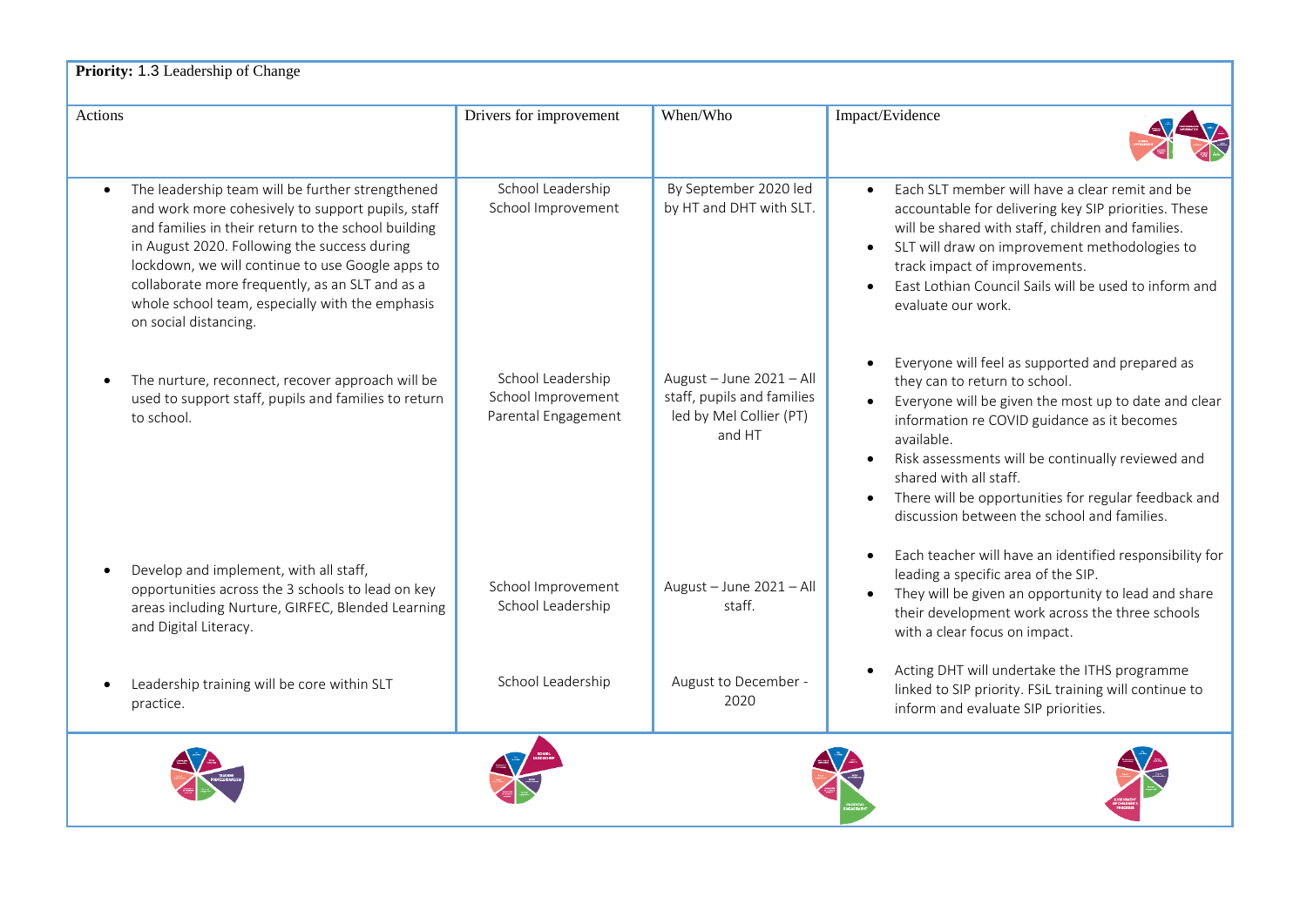|  | <b>Priority:</b> | 2.3 - Learning, teaching and assessment |  |  |
|--|------------------|-----------------------------------------|--|--|
|--|------------------|-----------------------------------------|--|--|

3.2 – Raising attainment and achievement

| Actions                                                                                                                                                                                                                                               | Drivers for improvement                                             | When/Who                                                                        | Impact/Evidence                                                                                                                                                                                                                                                                                                                                                                                                                                                                                                                                                                                                                                                                                                                                                                                                                      |
|-------------------------------------------------------------------------------------------------------------------------------------------------------------------------------------------------------------------------------------------------------|---------------------------------------------------------------------|---------------------------------------------------------------------------------|--------------------------------------------------------------------------------------------------------------------------------------------------------------------------------------------------------------------------------------------------------------------------------------------------------------------------------------------------------------------------------------------------------------------------------------------------------------------------------------------------------------------------------------------------------------------------------------------------------------------------------------------------------------------------------------------------------------------------------------------------------------------------------------------------------------------------------------|
| We will develop a clearer curriculum rationale to<br>outline the vision behind our approach in school. This<br>will be supported with input from stakeholders.                                                                                        | School Leadership<br>Teacher Professionalism<br>Parental Engagement | By October 2020 - Led<br>by Kevin McKenzie                                      | A clear curriculum rationale will be in place in each school<br>which will clearly reflect our individual approaches and<br>'uniqueness' and what our children's experience look like.<br>There will clear progression pathways, specifically in<br>literacy, numeracy and maths.                                                                                                                                                                                                                                                                                                                                                                                                                                                                                                                                                    |
| Our Learning and Teaching guidance will be used to<br>support our return to school and to ensure that<br>teaching is kept to a high standard. We will have a<br>purposeful overweighting in the curriculum on<br>teaching Numeracy, Literacy and HWB. | School Leadership<br>Teacher Professionalism                        | By Sept 18 2020 - SLT<br>and all teaching and<br>support staff.                 | Baseline assessments in literacy and numeracy will be in<br>place for all pupils (supported by SLT).<br>Baseline assessments will directly inform interventions<br>and support staff allocation.<br>Teacher's will identify specific pupil needs (clinic<br>approach) to progress children's learning within the ELC<br>literacy and numeracy frameworks.<br>Ongoing interventions will be evidenced in the quality of<br>teacher planning. This will be specific and reviewed<br>monthly with teacher/SLT.<br>Ongoing interventions will be rigorously tracked and<br>monitored by teacher/SLT.<br>PEF interventions will be developed and tracked for<br>impact from the above data.<br>Digital literacy will be embedded in planning for children's<br>learning so we are fully prepared to support home<br>learning as required. |
| Attainment meetings will be established, 3 times a<br>year - linked to the new SEEMIS progress and<br>achievement system - to ensure that pupils continue<br>to make progress.                                                                        | Assessment of Children's<br>Progress<br>Performance Information     | November, February and<br>May 2020 - All teaching<br>staff led by Jill Paterson | The starting point for all children returning to school will<br>be planned for based on the data from March 2020<br>(SEEMIS Progress and Achievement).<br>Attainment meetings were started last session but will be<br>fully embedded this year.<br>They will be used at three key times throughout the year.<br>Meetings will include a combination of HT, PT, CT and SfL.<br>Data used to inform our support strategies and<br>interventions, including PEF, will be shared.                                                                                                                                                                                                                                                                                                                                                       |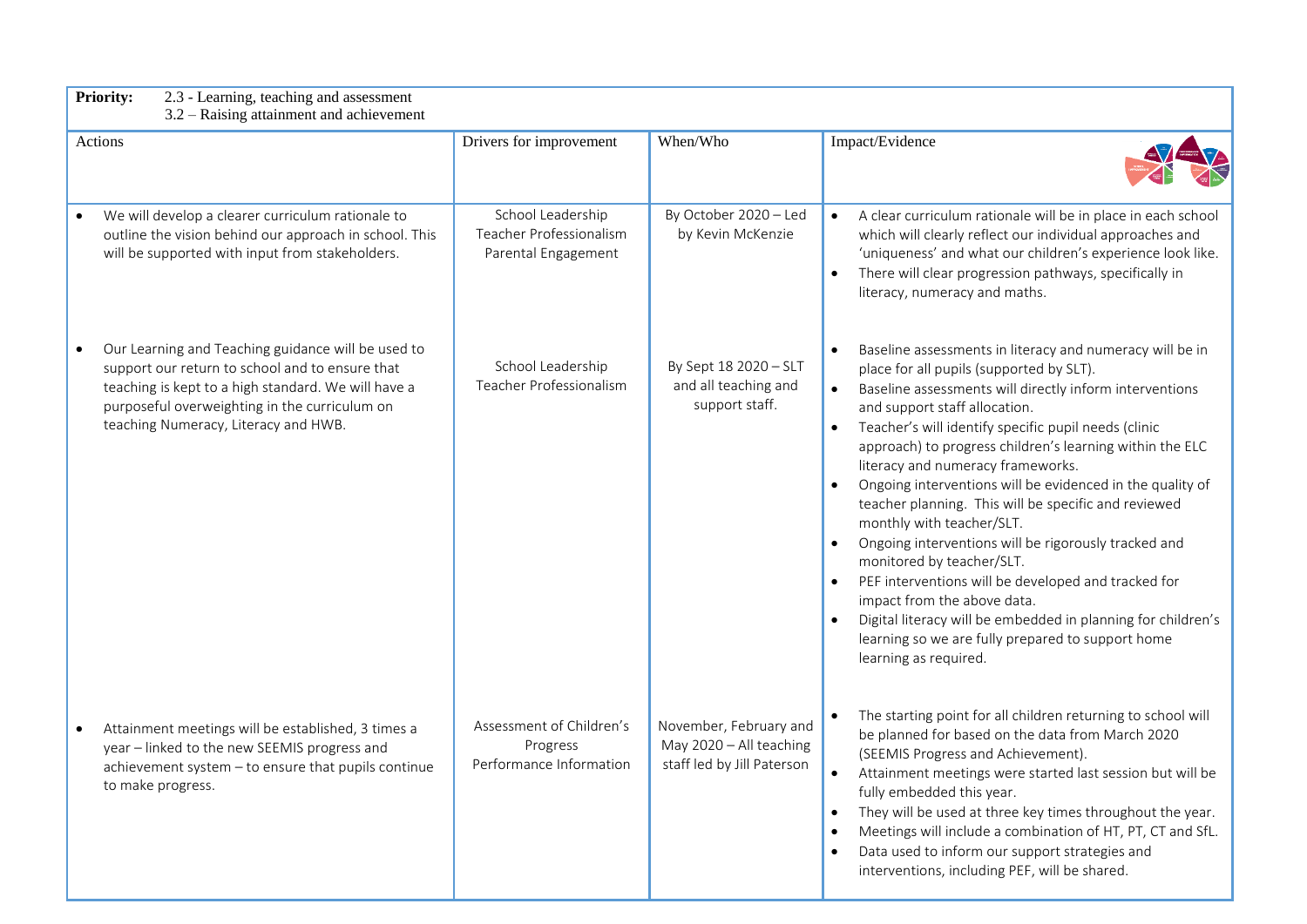| Families will have fluid communication from school. | School Leadership<br>Parental Engagement | July-Dec 2020 - SLT,<br>CTs, Admin, Parent<br>Council | Active sharing of what is going on in the school via twitter<br>and newsletters.<br>Further engagement with families to gather their thoughts<br>and opinions through surveys and polls.<br>Continue to develop our use of Google Classroom to<br>support home learning. |
|-----------------------------------------------------|------------------------------------------|-------------------------------------------------------|--------------------------------------------------------------------------------------------------------------------------------------------------------------------------------------------------------------------------------------------------------------------------|
|                                                     |                                          |                                                       |                                                                                                                                                                                                                                                                          |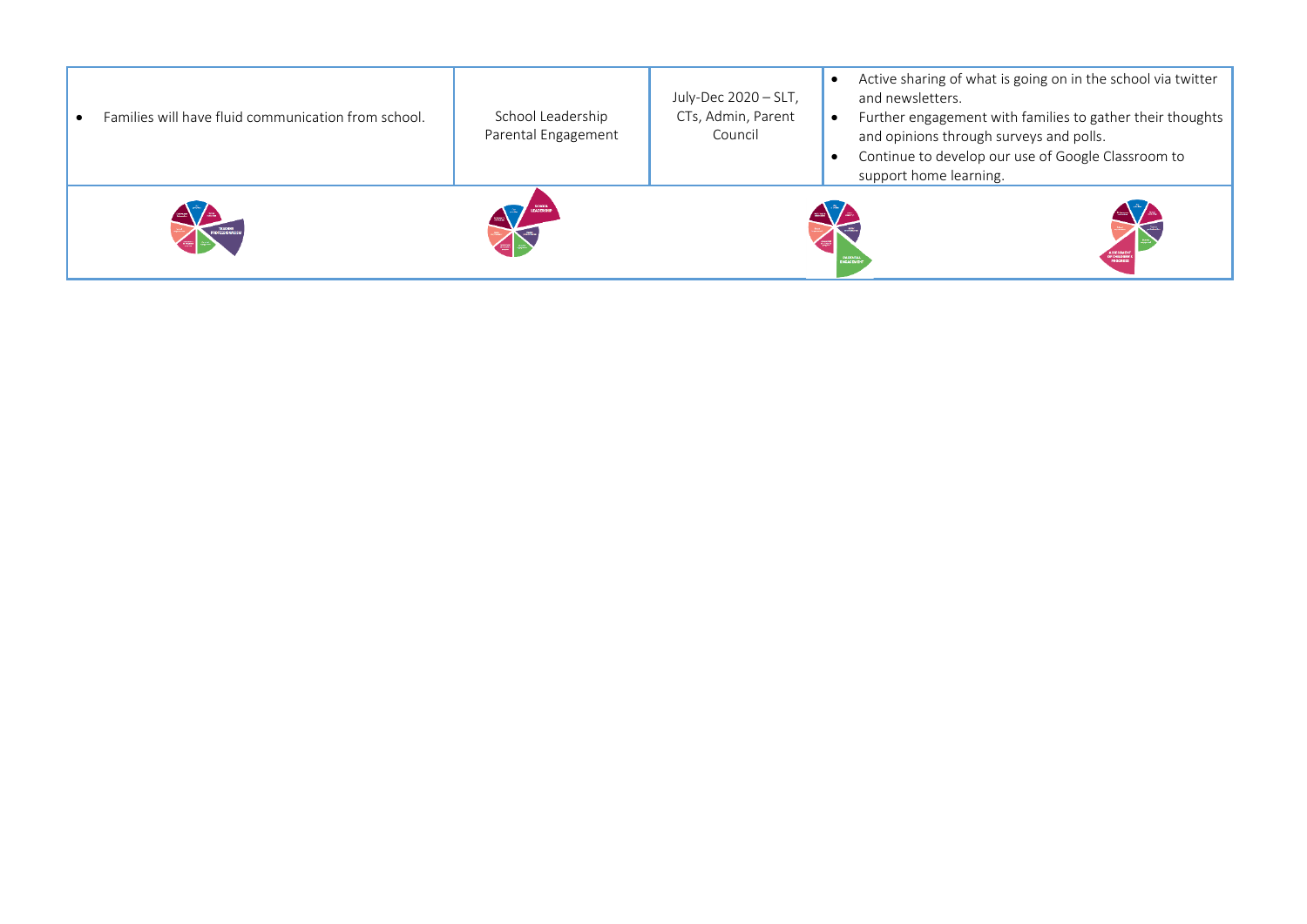| Priority: 3.1 Ensuring Wellbeing, Equality & Inclusion                                                                                                                                                                                                                              |                                                                                                             |                                                                                  |                                                                                                                                                                                                                                                                                                                                                                                                                                                                                                                                                                                                                                                                                                                                                                                                                                                                                                                                                                                                         |  |
|-------------------------------------------------------------------------------------------------------------------------------------------------------------------------------------------------------------------------------------------------------------------------------------|-------------------------------------------------------------------------------------------------------------|----------------------------------------------------------------------------------|---------------------------------------------------------------------------------------------------------------------------------------------------------------------------------------------------------------------------------------------------------------------------------------------------------------------------------------------------------------------------------------------------------------------------------------------------------------------------------------------------------------------------------------------------------------------------------------------------------------------------------------------------------------------------------------------------------------------------------------------------------------------------------------------------------------------------------------------------------------------------------------------------------------------------------------------------------------------------------------------------------|--|
| Actions                                                                                                                                                                                                                                                                             | Drivers for improvement                                                                                     | When/Who                                                                         | Impact/Evidence                                                                                                                                                                                                                                                                                                                                                                                                                                                                                                                                                                                                                                                                                                                                                                                                                                                                                                                                                                                         |  |
| A Nurture, Recovery, Reconnection whole school<br>approach will be embedded in the daily life of the<br>school.                                                                                                                                                                     | School Leadership<br>School Improvement<br>Parental Engagement                                              | From August to<br>December 2020 - Led by<br>Mel Collier and<br>supported by SLT. | Staff will be upskilled in line with ELC's Nurture, Recover<br>and Reconnect approach.<br>A Google Drive will be in place with a wealth of nurture<br>$\bullet$<br>documents, policy and resources that all staff can access<br>and add to develop collective practice.<br>All schools will individually undertake a whole school<br>nurture evaluation to create a baseline.<br>A clear action plan will be developed in each school from<br>the outcome of their baseline assessment.<br>Each class will have a designated 'safe space'.<br>$\bullet$<br>Nurture spaces will be developed in each school.<br>Children's voice in developing spaces and practice will be<br>generated through dialogue, discussion and surveys.<br>Children in each class will be leaders in developing their<br>$\bullet$<br>spaces.<br>Use of CIRCLE Inclusive Classroom Scale (CICS) to develop<br>learning environments.<br>Use of CIRCLE Participation Scale (CPS) to inform planning<br>for individual children. |  |
| Implement ELC Policy Included, Engaged & Involved<br>- Managing Distressed and Challenging Behaviour;<br>A positive approach to preventing and managing<br>school exclusions; Identifying, Assessing and<br>Providing for Additional Support Needs of Children<br>and Young People. | School Leadership<br>Teacher Professionalism<br>Assessment of Children's<br>Progress<br>Parental Engagement | By Dec 2020 - Led by<br>Alison Cameron                                           | All staff will engage with the Child's Planning Framework.<br>IEPs with SMART targets are in place for identified<br>$\bullet$<br>children.<br>Positive support plans will be developed for identified<br>$\bullet$<br>children.<br>All staff will have ELC training on Managing Distressed and<br>Challenging Behaviour.<br>All staff use pastoral notes to record chronologies.<br>$\bullet$                                                                                                                                                                                                                                                                                                                                                                                                                                                                                                                                                                                                          |  |
| Establish the Building Resilience programme for<br>children and families as the key resource for our<br>whole school approach to wellbeing.                                                                                                                                         | School Improvement<br>Parental Engagement                                                                   | September - June 2021<br>- Kevin McKenzie, Alison<br>Cameron and all staff.      | Staff will be introduced to the programme through the<br>$\bullet$<br>PowerPoint developed by EP service (shared Google<br>Drive) and associated materials.                                                                                                                                                                                                                                                                                                                                                                                                                                                                                                                                                                                                                                                                                                                                                                                                                                             |  |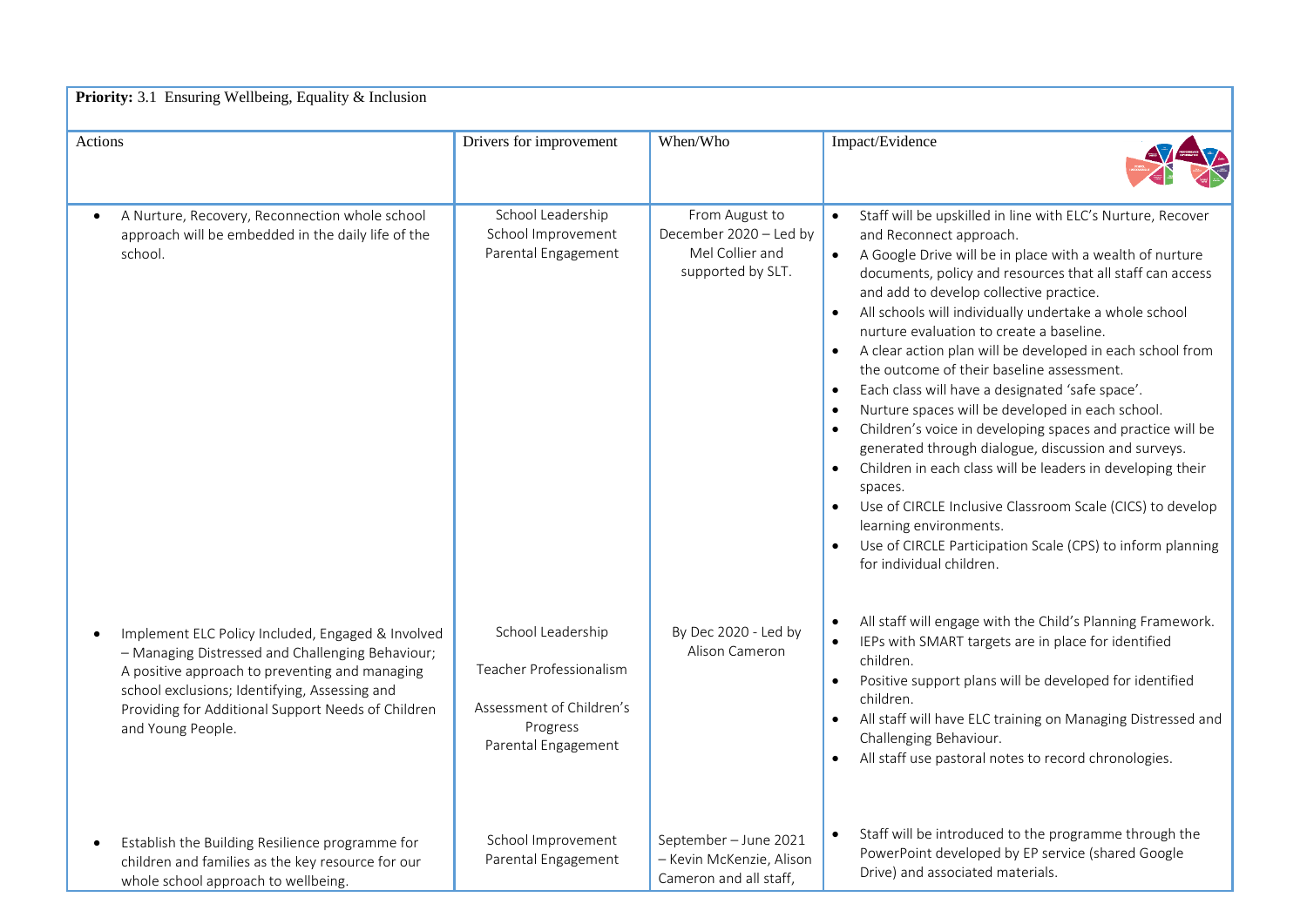| Our ASG Included and Engaged Family Worker will<br>support children with chronic attendance/at risk of<br>exclusion in P6 and P7. | Assessment of Children's<br>Progress<br>Parental Engagement | pupils and families.<br>August 2020 to June<br>2021 - Caroline Algeo<br>(I&E FSW) and Alison<br>Cameron (HT) | The programme will be delivered through virtual<br>assemblies for early, first and second level.<br>Staff will develop associated leaning tasks with children<br>$\bullet$<br>within the classroom.<br>Parents/carers will be invited to a Google Meet to share<br>the rationale of the programme and how they can engage<br>as family.<br>Home learning tasks will be shared with families support<br>$\bullet$<br>sessions offered.<br>Staff, pupils and families will use the vocabulary of the<br>$\bullet$<br>programme in their daily lives.<br>Children will understand what being resilient is and how<br>$\bullet$<br>they can use their coping strategies in daily life.<br>Pupil Evaluation Tool will be used for children to reflect on<br>$\bullet$<br>their learning and be supported to create individual action<br>plans.<br>A well-being assessment will be created in line with the<br>$\bullet$<br>aims of the programme to evaluate pupil's well-being.<br>This will be completed, with a focus on pupils, with<br>parents/carers and staff.<br>Alison Cameron (HT) will be the principal mentor for this<br>$\bullet$<br>post across the ASG.<br>Children will be identified for support through an<br>$\bullet$<br>established triage system.<br>In-school and family interventions will be recorded and<br>tracked for impact and shared with SLT.<br>P6 and P7 children, most at risk of non-attendance or<br>$\bullet$<br>exclusion, will be given bespoke support. |
|-----------------------------------------------------------------------------------------------------------------------------------|-------------------------------------------------------------|--------------------------------------------------------------------------------------------------------------|----------------------------------------------------------------------------------------------------------------------------------------------------------------------------------------------------------------------------------------------------------------------------------------------------------------------------------------------------------------------------------------------------------------------------------------------------------------------------------------------------------------------------------------------------------------------------------------------------------------------------------------------------------------------------------------------------------------------------------------------------------------------------------------------------------------------------------------------------------------------------------------------------------------------------------------------------------------------------------------------------------------------------------------------------------------------------------------------------------------------------------------------------------------------------------------------------------------------------------------------------------------------------------------------------------------------------------------------------------------------------------------------------------------------------------------------------------------------------------------------|
|                                                                                                                                   |                                                             |                                                                                                              |                                                                                                                                                                                                                                                                                                                                                                                                                                                                                                                                                                                                                                                                                                                                                                                                                                                                                                                                                                                                                                                                                                                                                                                                                                                                                                                                                                                                                                                                                              |